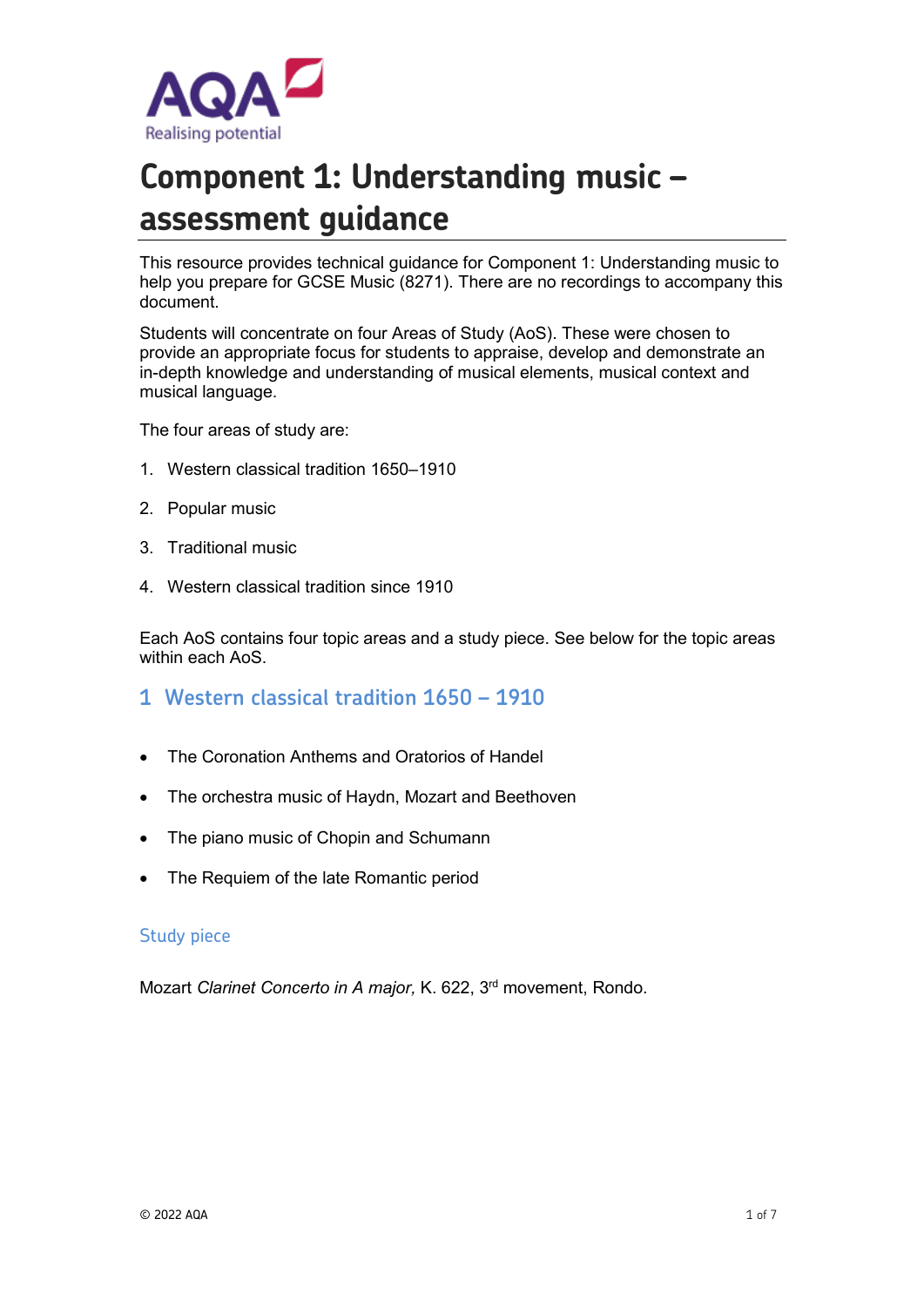# **2 Popular music**

- Music of Broadway 1950s to 1990s
- Rock music of the 1960s and 1970s
- Film and computer gaming music 1990s to present
- Pop music 1990s to present

### Study piece

*Little Shop of Horrors* 1982 off-Broadway version. The following three tracks:

- *Prologue/Little Shop of Horrors (overture)*
- *Mushnik and Son*
- *Feed Me*

## **3 Traditional music**

- Blues music from 1920–1950
- Fusion music incorporating African and/or Caribbean music
- Contemporary Latin music
- Contemporary folk music of the British Isles

### Study piece

Paul Simon *Graceland* album. The following three tracks:

- *Graceland*
- *Diamonds on the Soles of her Shoes*
- *You can call me Al*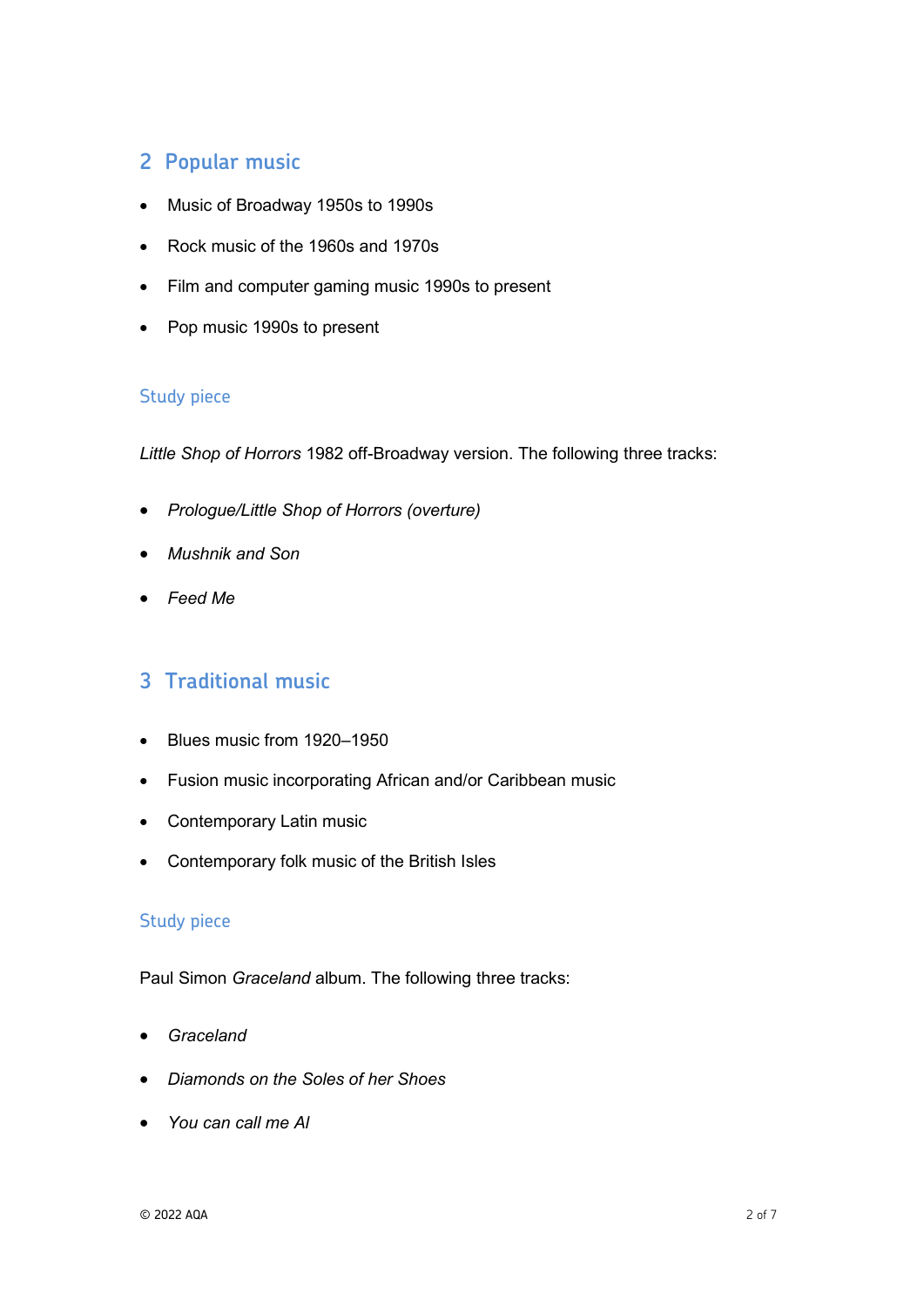# **4 Western classical tradition since 1910**

- The orchestral music of Copland
- British music of Arnold, Britten, Maxwell-Davies and Tavener
- The orchestral music of Zoltán Kodály and Béla Bártok
- Minimalist music of John Adams, Steve Reich and Terry Riley

#### Study piece

Zoltán Kodály: *Battle and Defeat of Napoleon* and *Intermezzo* from Háry János. (Orchestral version with cimbalon and without vocal parts).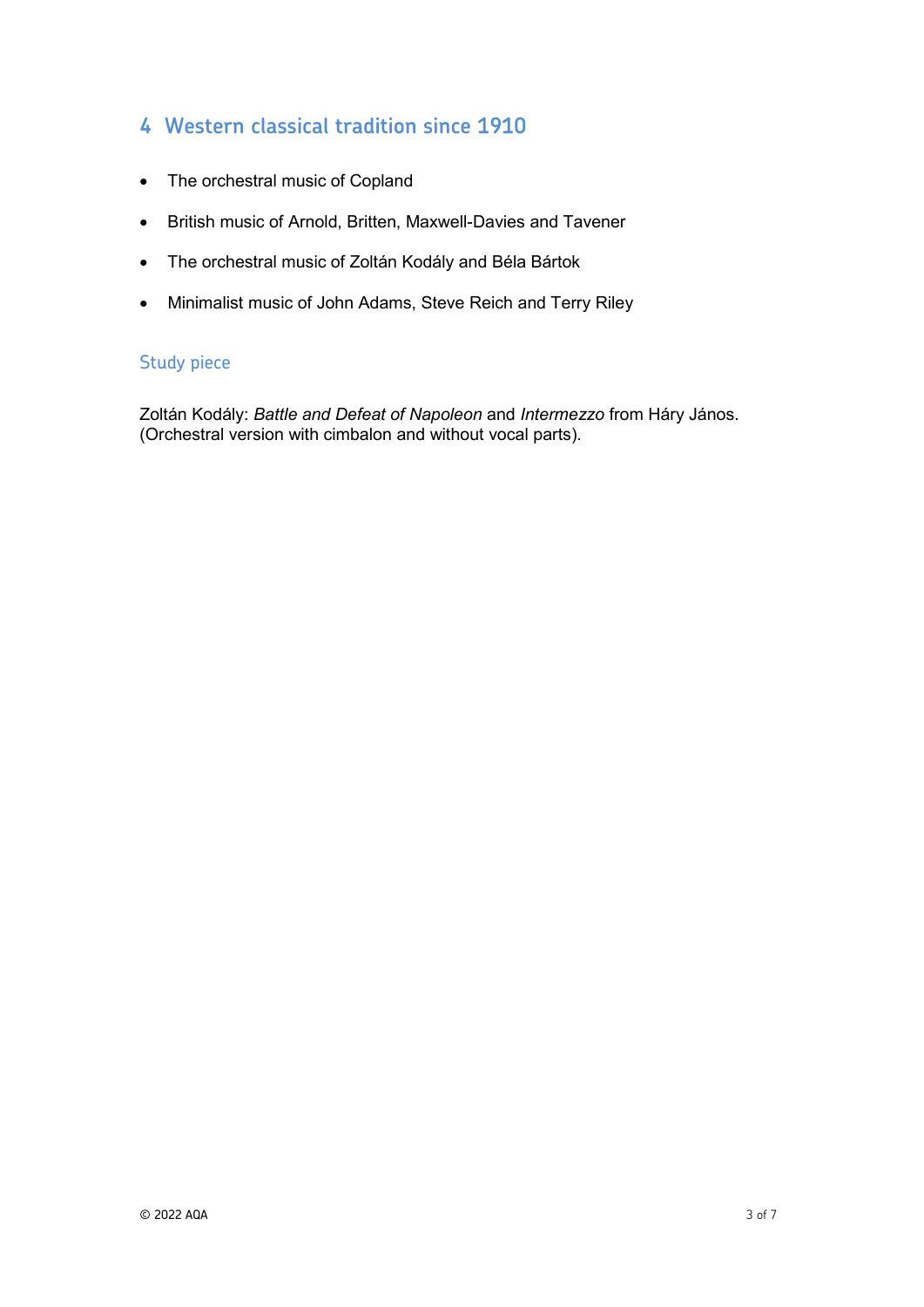### **Approach and Assessment**

Component 1 is assessed through an externally marked exam in two sections lasting one hour and thirty minutes. It is marked out of a total of 96 marks and constitutes 40% of the total marks for the qualification.

In this exam, Ofqual requires students to:

- demonstrate and apply musical knowledge
- use appraising skills to make evaluative and critical judgements about music.

Each of these requirements/Assessment Objectives carry equal weighting in the exam.

### **Section A: Listening (68 marks)**

Section A will consist of eight sets of linked questions covering all AoS. Each question will contain excerpts of music from unfamiliar music representing the styles/genres listed for each AoS. There will be two questions on each AoS. Each pair of questions will be worth 17 marks. 48 of the 68 marks will focus on questions related to the elements of music. The remaining 20 will focus on the context and/or genre within which some of the different excerpts were written.

There will be familiar questions such as:

• 'Name the cadence at the end of this excerpt'

or

• 'Describe the texture of this excerpt'

There will also be questions such as:

• 'Explain three features of the instrumental introduction typical of Rock'n'Roll music.'

Students are expected to spend about one hour on this section.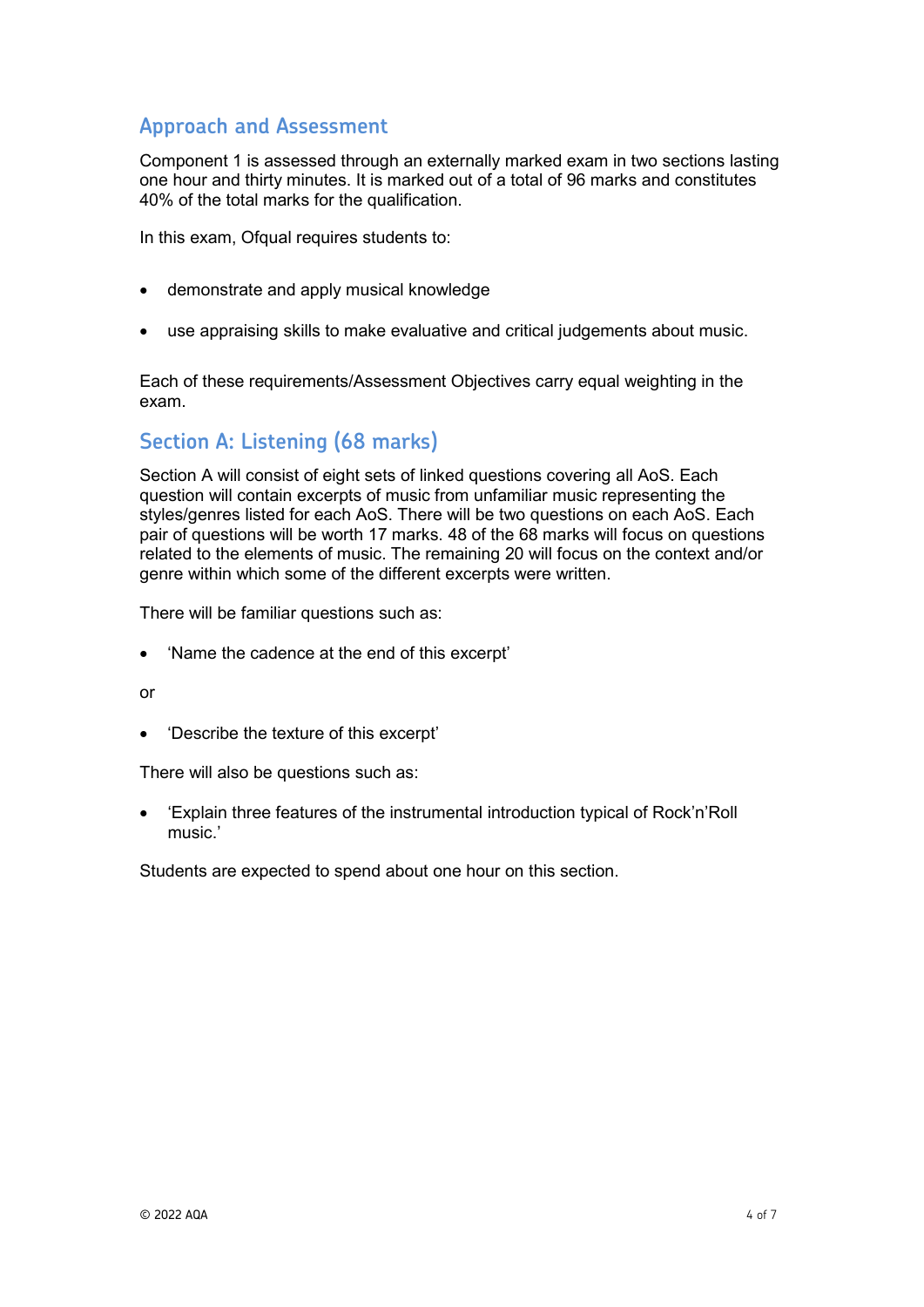## **Section B: Contextual understanding (28 marks)**

This section will consist of four sets of linked questions (short and extended), one for each AoS. Students will answer **two** questions on two different study pieces: Question 9 (Mozart) is compulsory, then students choose **one** of the remaining three questions.

These questions are contextual in approach and focus on features of the music which are typical of the genre and/or period during which they were written. There are 14 marks for each question: three of them are worth 2 marks each; the fourth is worth 8 marks and requires an extended answer.

In the compulsory piece, Mozart Clarinet Concerto in A major, K. 622, 3rd movement, Rondo for Area of Study 1, where questions refer to the different sections of the piece, the questions will use the terms appropriate to **rondo form**, such as **rondo theme, first episode** and **second episode**.

Students should already be familiar with these different sections within the piece and the composer's use of elements within each one. You may still choose to refer to these sections differently in your analysis in class. However, these terms are in line with our study quide and will be used as points of reference, where necessary, within the questions.

This is an examined component, marked by our examiners.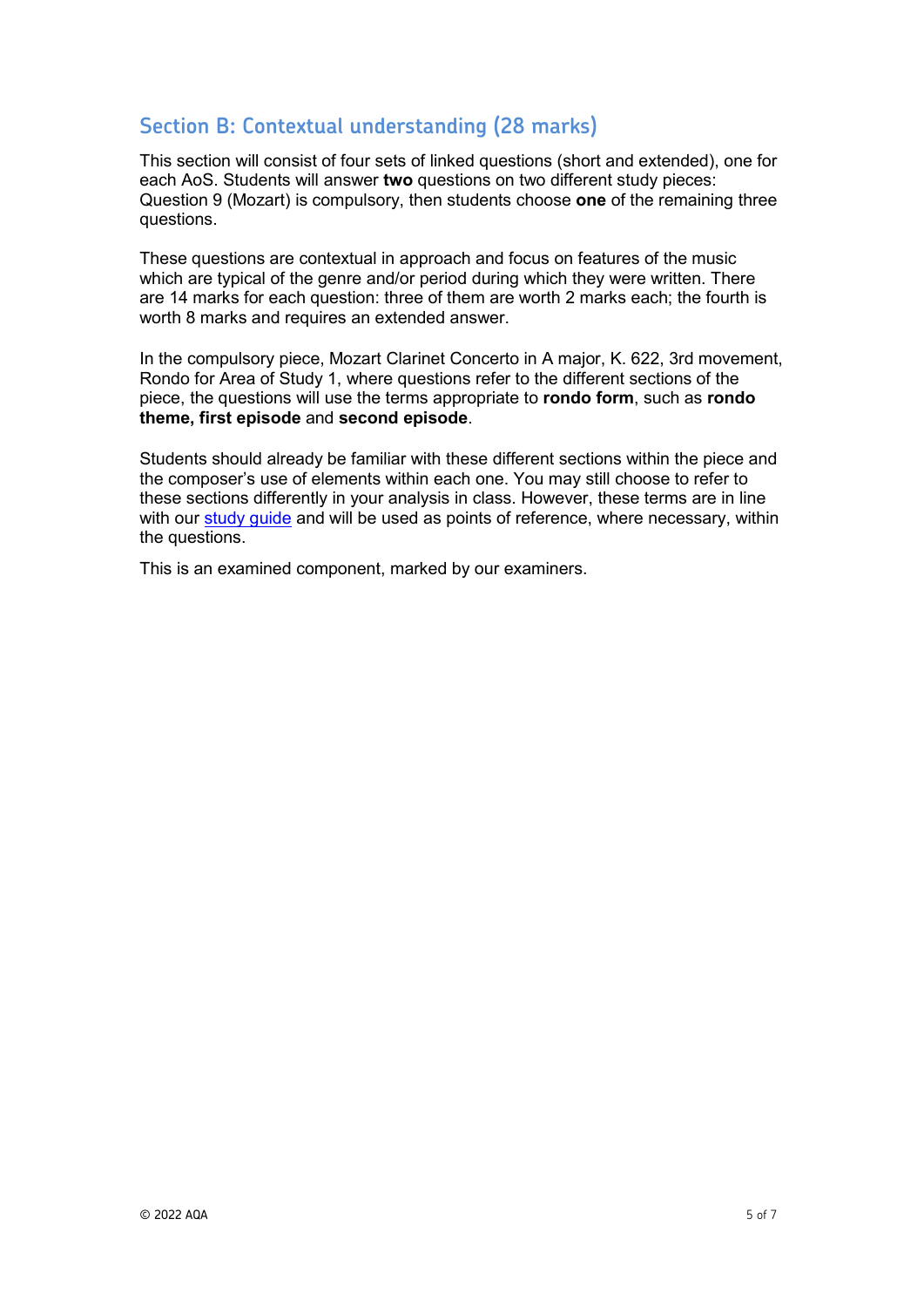### **Frequently asked questions**

#### Will the exam still have a CD?

Yes, the CD will contain the excerpts of music for Section A. Each question in this section will be announced and the music played a certain number of times.

For the 2021 exam series and onwards, we'll also be releasing electronic (.wav) files on [Centre Services](https://onlineservices.aqa.org.uk/) the day before the exam.

Full instructions for downloading these files will be included in the teacher notes released on Centre Services on 15 April and in an email which we'll send to you nearer the time.

There will be no excerpts of music for Section B.

#### Why are students answering questions about the context of the music?

This is an Ofqual requirement. It's important that students understand how historical and stylistic influences affected the music composed during different periods of music history, in different genres and for different occasions.

### Will students be able to take scores and/or recordings of the study pieces into the exam?

No, scores and/or recordings will not be necessary as it's expected that students will know the selected study pieces well after two years of study. Scores are not available for all study pieces.

#### Will students have to refer to bar numbers during their answers to questions in Section B?

No, that sort of detail will not be required. See our past [papers](https://www.aqa.org.uk/subjects/music/gcse/music-8271/assessment-resources) for examples of the final questions for each of the study pieces.

#### Can students answer all questions using bullet points?

No, this instruction won't be on the front cover of the Understanding Music exam paper. Short answers are perfectly acceptable where a simple answer is required. Students must answer the final part of the question on each of the study pieces in continuous prose. The assessment guidelines in the mark scheme make this clear.

This is because Ofqual requires that: 'the assessments for a GCSE specification must include questions or tasks which allow learners to provide extended responses. An extended response is evidence generated by a learner, which is of sufficient length to allow the learner to construct and develop a sustained line of reasoning which is coherent, relevant, substantiated and logically structured.'